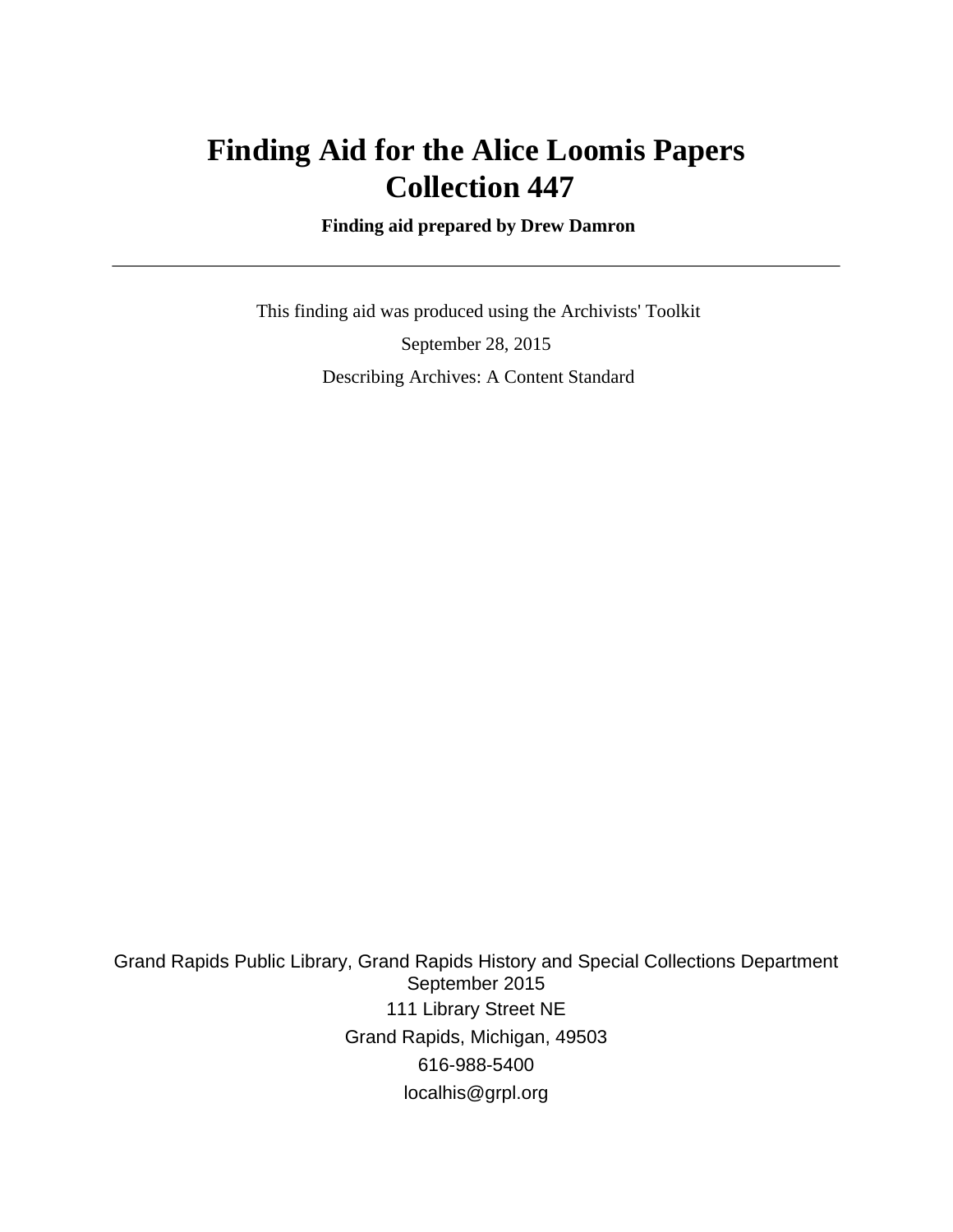# **Table of Contents**

 $\overline{\phantom{a}}$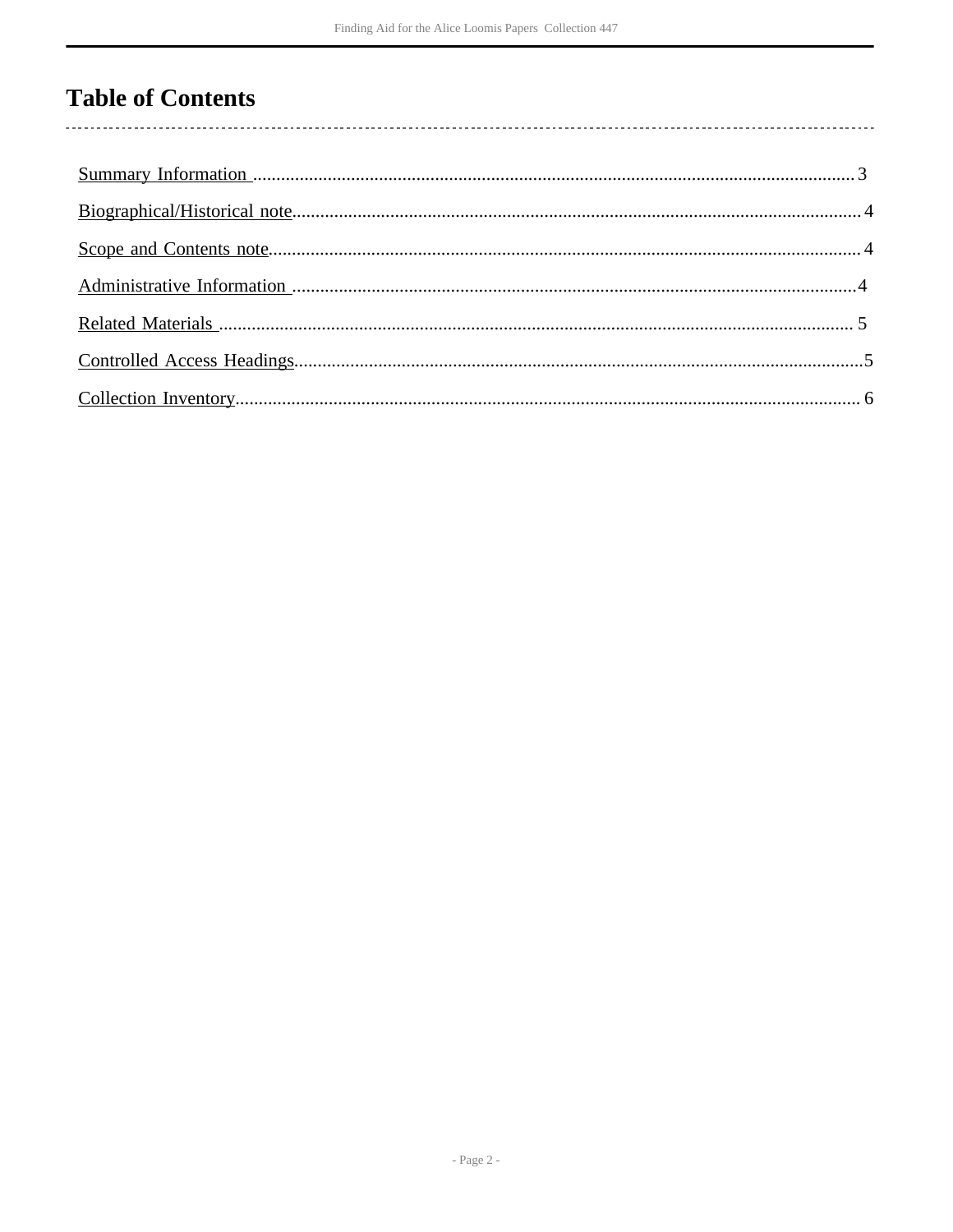# <span id="page-2-0"></span>**Summary Information**

| <b>Repository</b> | Grand Rapids Public Library, Grand Rapids History and Special<br><b>Collections Department</b>                                                                                                                                                                                                                                                                                                                                                                                                                                              |
|-------------------|---------------------------------------------------------------------------------------------------------------------------------------------------------------------------------------------------------------------------------------------------------------------------------------------------------------------------------------------------------------------------------------------------------------------------------------------------------------------------------------------------------------------------------------------|
| <b>Title</b>      | Alice Loomis Papers                                                                                                                                                                                                                                                                                                                                                                                                                                                                                                                         |
| Date [inclusive]  | 1890 to 1950s                                                                                                                                                                                                                                                                                                                                                                                                                                                                                                                               |
| <b>Extent</b>     | 0.5 Linear feet 1 Box                                                                                                                                                                                                                                                                                                                                                                                                                                                                                                                       |
| Language          | English                                                                                                                                                                                                                                                                                                                                                                                                                                                                                                                                     |
| <b>Abstract</b>   | Alice L. (Pat) Loomis (1908-1990) was a prominent woman in mid-20th<br>century Grand Rapids, Michigan. Mrs. Loomis was active in the Kent<br>County Republican Committee and the National Young Republicans. She<br>was also an employee of the Grand Rapids Herald and seems to have been<br>involved in the printing department. Within this collection are many small<br>publications regarding the printing industry of West Michigan at the time;<br>the American Newspaper Guild; and various banquets and Republican<br>conventions. |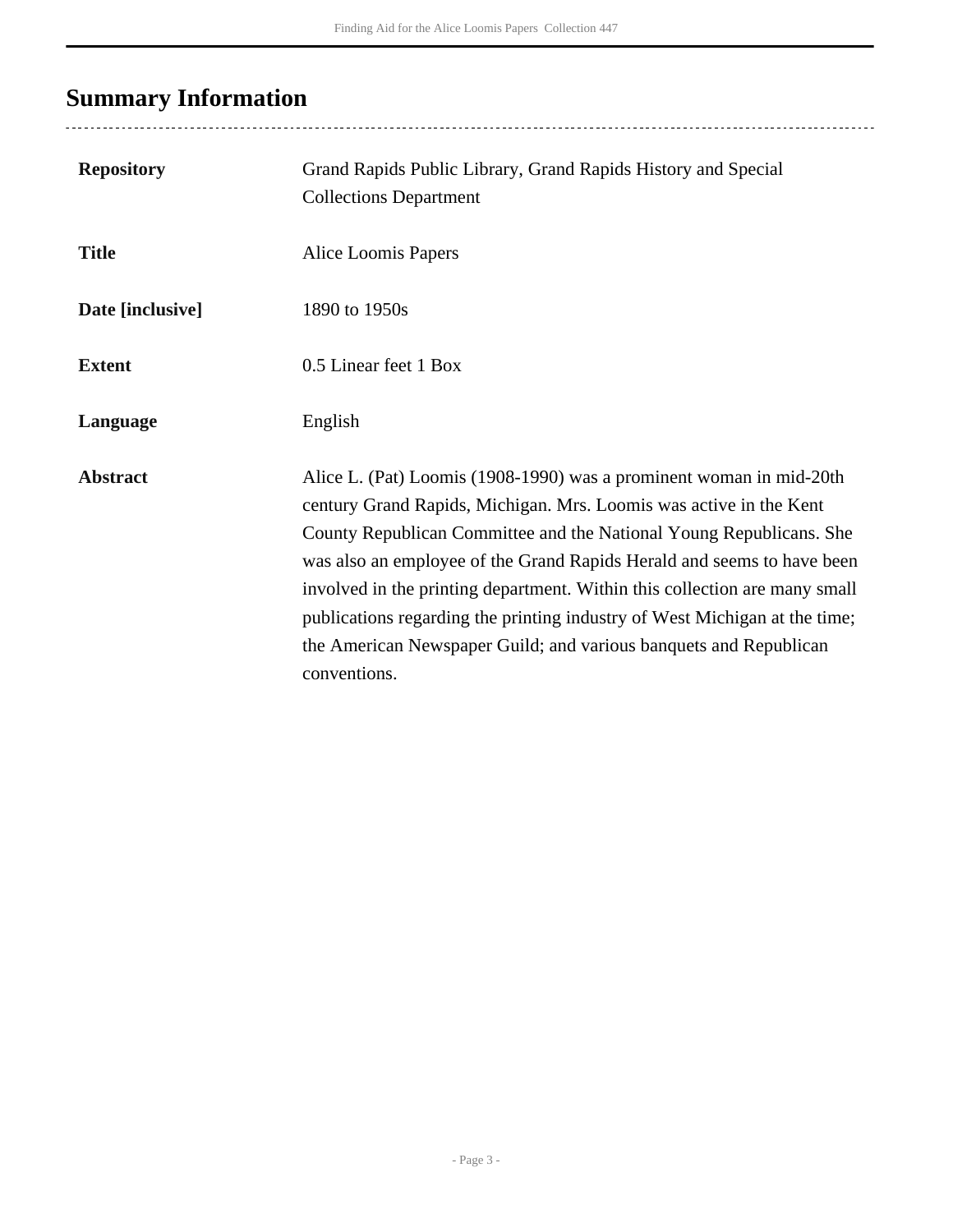### <span id="page-3-0"></span>**Biographical/Historical note**

Alice L. (Pat) Loomis lived from 1908 to 1990 and was married to Mr. A. Hubble Loomis. At various points in her life she was an employee of the Grand Rapids Herald, a member of the American Newspaper Guild, Secretary of the Kent County Republican Committee, Chairman of the Kent County Republican Committee, a National Committeewoman for the Michigan Young Republicans Federation, and she was a Publicity Director for the National Young Republicans organization.

An article about Pat was featured in the Grand Rapids Herald on April 19, 1954. She went to Washington to attend the 100th anniversary conference of the National Federation of Republican Women and the article covers an impromptu meeting she had with President Eisenhower. Mrs. Loomis worked on Eisenhower's campaign train as a hostess and receptionist and he was an acquaintance.

### <span id="page-3-1"></span>**Scope and Contents note**

The materials within this collection contain much on the local newspaper and printing industry in the 50s. Banquet programs, an Airforce Souvenir Handybook, and publications for Young Republican Conventions and Union Directories can also be found. The organization of these materials have not been changed and reflect the curatorial decision of Mrs. Loomis at the time they were donated.

### <span id="page-3-2"></span>**Administrative Information**

#### **Publication Information**

Grand Rapids Public Library, Grand Rapids History and Special Collections Department September 2015

#### **Immediate Source of Acquisition note**

Gift from Alice L. (Pat) Loomis, accession number 1952.001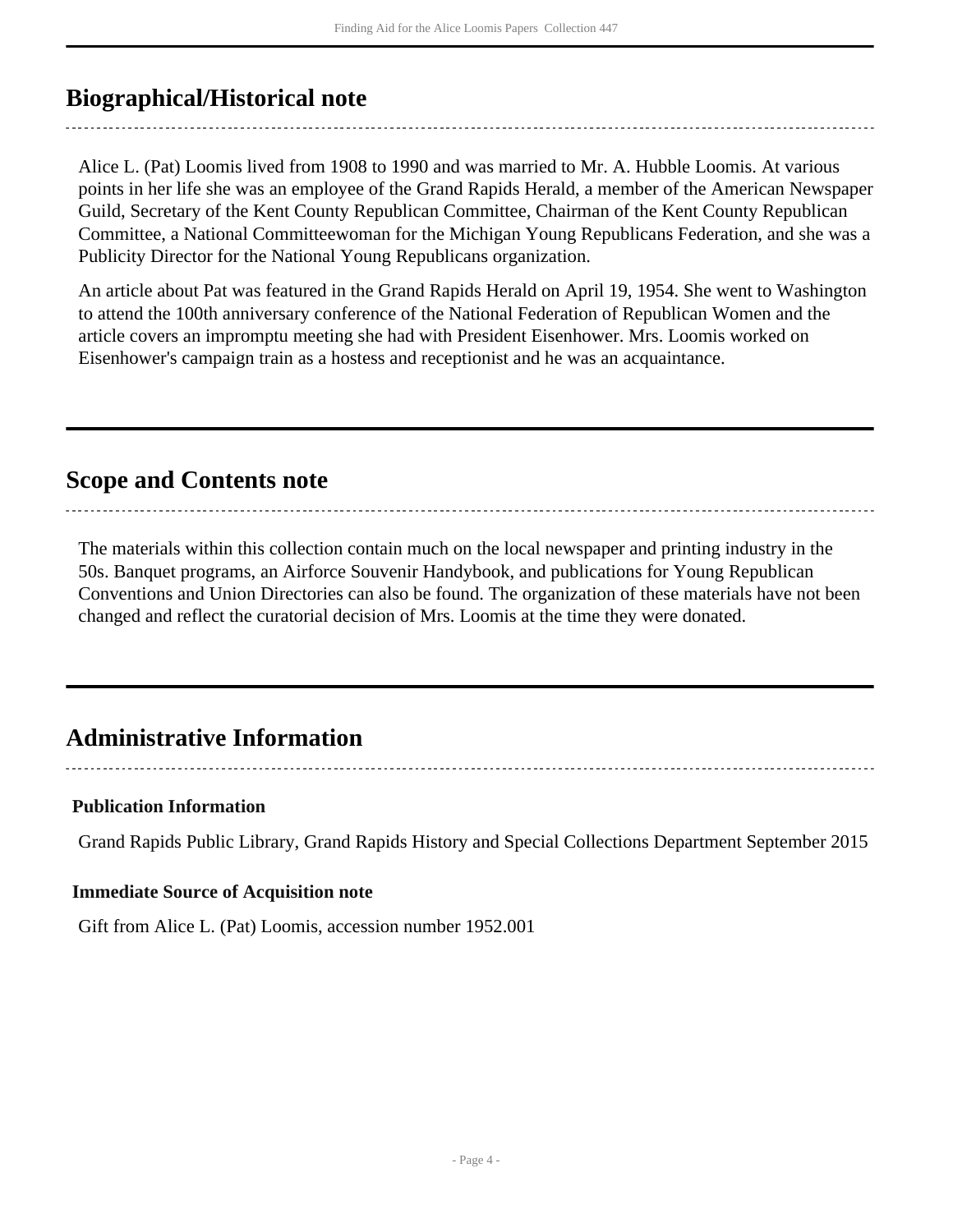### <span id="page-4-0"></span>**Related Materials**

#### **Related Archival Materials note**

Collection 54: Grand Rapids Public Library Photo Collection (Photo of Mrs. Loomis)

Collection 173: United States Army Weather School Collection (Mention of Mrs. Loomis)

Collection 297: Grand Rapids Press Collection

Collection 282: William Alden Smith Collection

Collection 329: Wayne T. Vandercook family records, including Senator Henry B. Vandercook (Mention of Mrs. Loomis)

### <span id="page-4-1"></span>**Controlled Access Headings**

### **Geographic Name(s)**

• Grand Rapids (Mich.) -- Politics and government

#### **Personal Name(s)**

• Loomis, Mrs. A. Hubble (Alice L. nee Lichty)

#### **Subject(s)**

- Grand Rapids (Mich.)--Newspapers.
- Labor unions -- Michigan -- Grand Rapids -- History
- Printing industry -- Michigan -- Grand Rapids
- Tourism -- Michigan -- Grand Rapids
- Women -- Michigan -- Grand Rapids -- History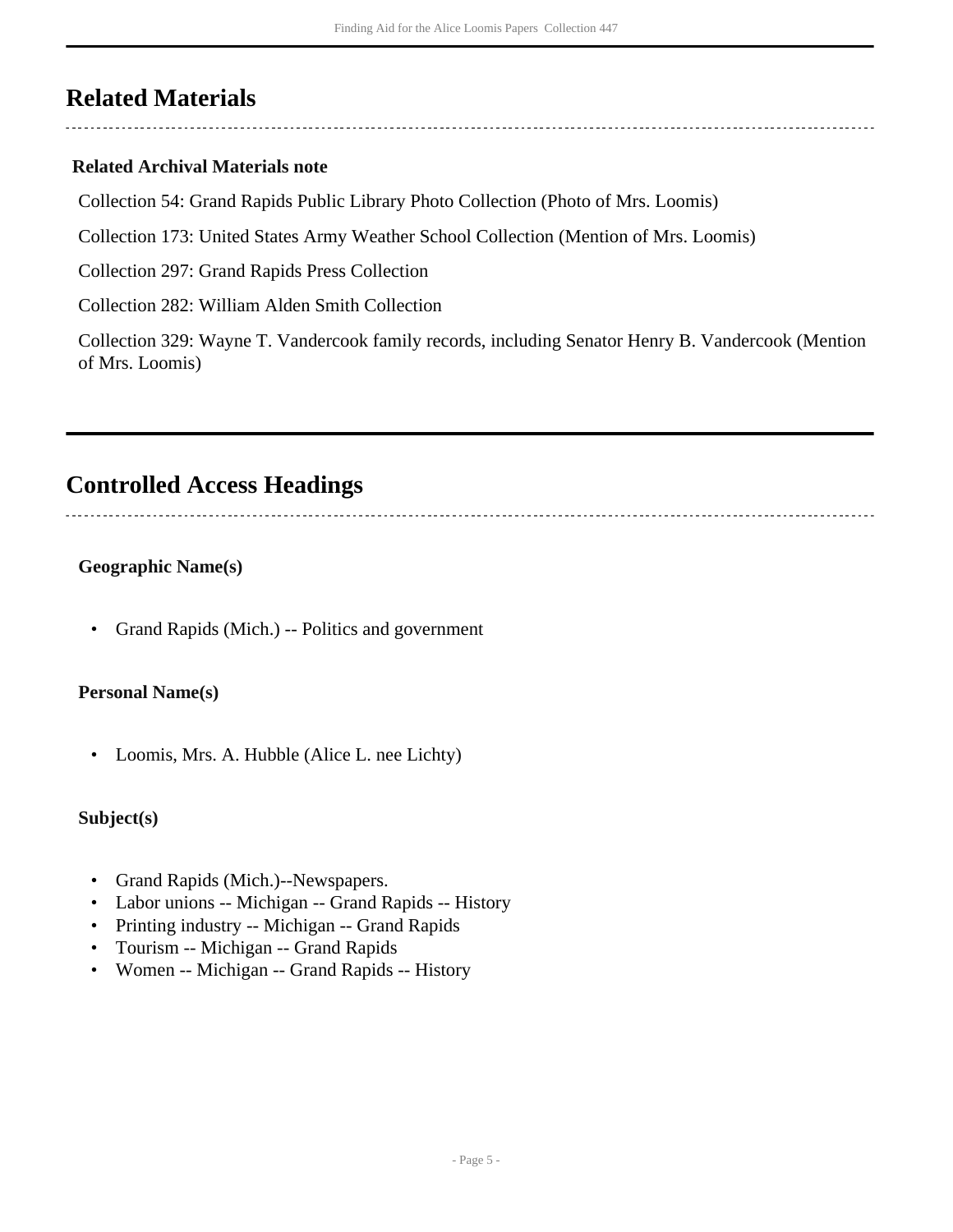# <span id="page-5-0"></span>**Collection Inventory**

|                                                                                                                                                                                                                                   | <b>Box</b>   | <b>Folder</b>  |
|-----------------------------------------------------------------------------------------------------------------------------------------------------------------------------------------------------------------------------------|--------------|----------------|
| The Forecaster, v. 1, no. 22, June 26, 1943. Folder marked "Forecaster<br>Head's Pat Loomis"                                                                                                                                      | $\mathbf{1}$ | 1              |
| American Newspaper Guild. Summaries of 1945 Herald Guild Unit<br>Conferences. Agreement between Federated Publications Inc and Grand<br>Rapids Newspaper Guild.                                                                   | $\mathbf{1}$ | $\overline{2}$ |
| American Newspaper Guild membership cards, Alice Loomis honorable<br>withdrawal card, minutes from July 22, 1945, Anti-labor Case Bill,<br>Recommendation for the Organization and Establishment of the District<br>Council Plan. | $\mathbf{1}$ | 3              |
| Ten Grand Rapids Press advertising newsletter 1956, 1957. Some months<br>missing.                                                                                                                                                 | $\mathbf{1}$ | $\overline{4}$ |
| The Right Hand, newsletter publication for businesses "to remind the busy<br>executive that Printing is THE RIGHT HAND OF INDUSTRY." Four<br>booklets: November 1956, January 1957, March 1957, and July 1957.                    | $\mathbf{1}$ | 5              |
| Hudson Newsletter Supplement from downtown Hudson car company at<br>101 Weston St. 3 newsletters from 1953.                                                                                                                       | $\mathbf{1}$ | 6              |
| On The Beam: a new musical Revue, presented by The Weather School,<br>GR. Ramona Theater June, 1943.                                                                                                                              | $\mathbf{1}$ | $\overline{7}$ |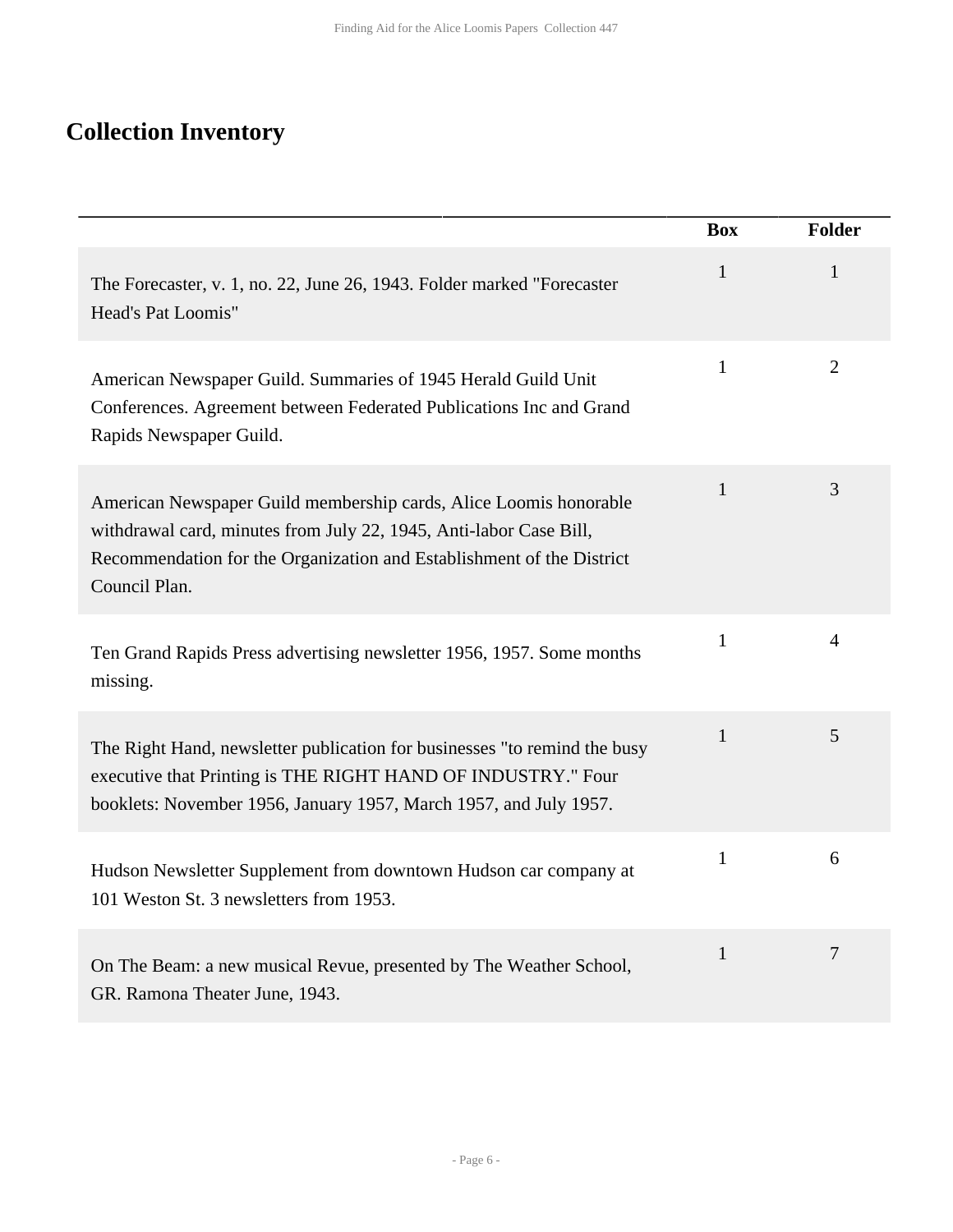| Air Force Souvenir Handybook. New York, Martin J. Pollak Inc. 1942.                                                                                                                                       | $\mathbf{1}$ | 8  |
|-----------------------------------------------------------------------------------------------------------------------------------------------------------------------------------------------------------|--------------|----|
| Good Citizen: the rights and duties of an American. An official Freedom<br>Train publication. Am. Heritage Foundation, 1948.                                                                              | $\mathbf{1}$ | 9  |
| Annual Lincoln Day Banquet programs. 61st, 63rd, 64th, 67th.                                                                                                                                              | $\mathbf{1}$ | 10 |
| Facsimile of Lincoln's Gettysburg Address. Small envelop from Lincoln<br>Bay Banquet, Feb 10, 1954                                                                                                        | $\mathbf{1}$ | 11 |
| Michigan Federation of Young Republicans, First State Convention<br>Banquet Program. Sept. 17, 1941.                                                                                                      | $\mathbf{1}$ | 12 |
| Mid-West Council of Young Republicans, First Annual Convention<br>Banquet Program. March 8-9, 1946. Cover by Joe Korff.                                                                                   | $\mathbf{1}$ | 13 |
| Official Union Labor Directory C.I.O. 1945. Sponsored by The West<br>Michigan C.I.O. News                                                                                                                 | $\mathbf{1}$ | 14 |
| Michigan CIO Council. Seventh annual convention, July 12-15, 1944.<br>Grand Rapids, Michigan.                                                                                                             | $\mathbf{1}$ | 15 |
| First Annual Educational Convention. Briggs Aircraft. Local 742 UAW-<br>CIO. Nov. 20-21, 1943.                                                                                                            | 1            | 16 |
| Aoelian Choral Series #1067 'Michigan, My Michigan, Sheet music from<br>H.T. FitzSimons Co, Chicago c1911. This is Our Michigan by Willard<br>Baird. Drawings by Claire L. Oliver. Battle Creek, MI 1954. | 1            | 17 |